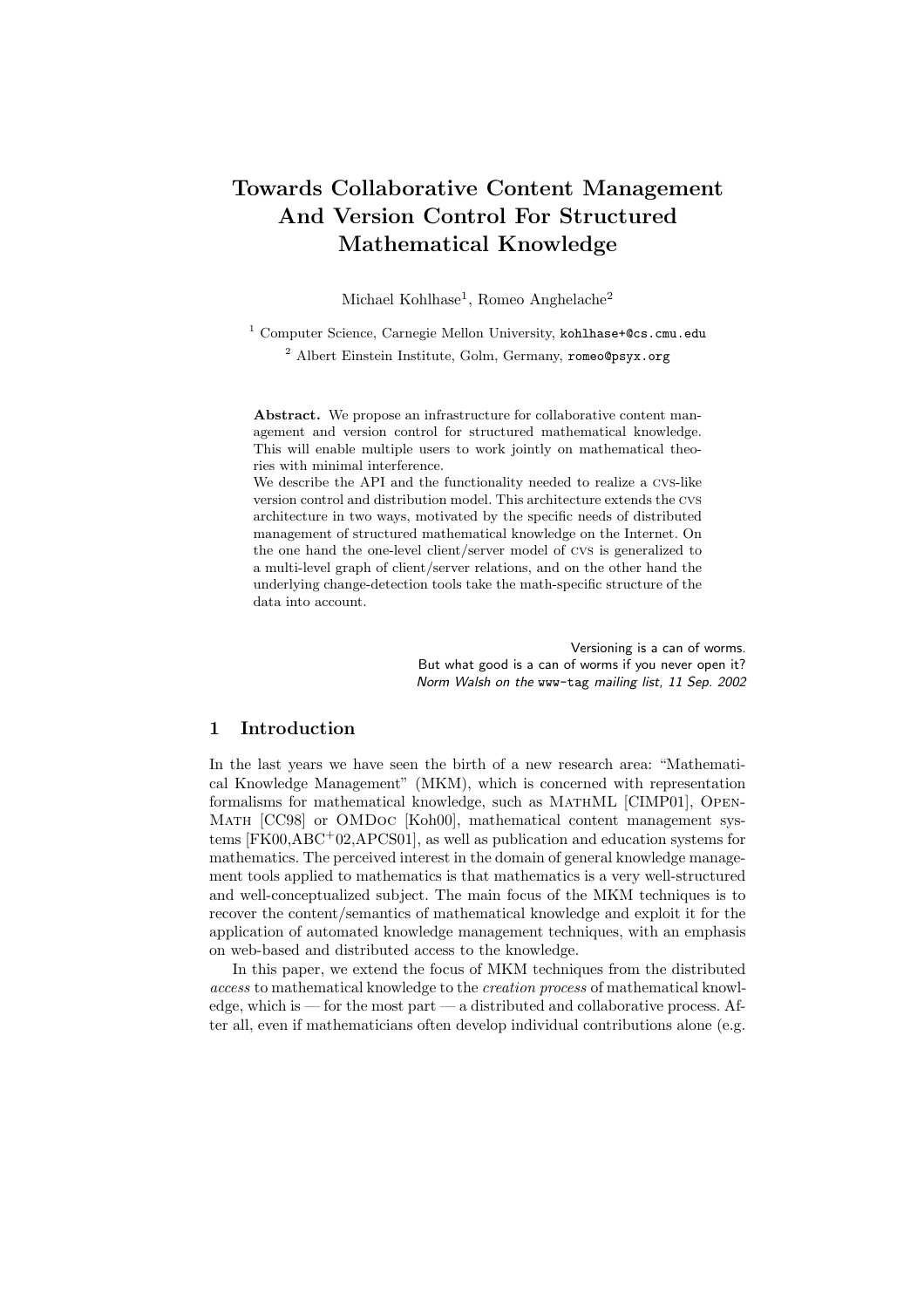in single-authored papers), the progress of a mathematical theory or sub-field involves a multitude of authors — communicating via meetings, messages and publications. Moreover, in contrast to the "knowledge access" scenario, where the mathematics is relatively static, the "knowledge creation" scenario involves managing the change of resources. We claim that MKM techniques have the potential of supporting this scenario as well, and that the "knowledge creation" scenario is potentially even more important for applications, as knowledge can only be accessed after it has been created. In fact, we expect the implementations of techniques like the ones presented in this paper, to play a similarly facilitating role in the development of open repositories of formal mathematical knowledge as the code management systems like the cvs system [CVS] have had for the creation of the wealth of open-source software we know today.

Currently, MKM systems either support simple monotonic addition of mathematical content or are specialized to particular applications, e.g. the Maya system [AHMS02] which is specialized to formal software engineering and verification. The "development graph" model for a management of theory change [Hut00] employed in this system uses a rich set of relations among theories to trace logical dependencies among mathematical objects and propagate/limit the effects of changes to the theories.

Our own MKM system MBase [FK00,KF01] is currently a member of the first class, but it can communicate with the Maya system via the joint interface language OMDoc [Koh00]. As an effect, MBase/Maya support theory management on the fragment of OMDoc that corresponds to the Maya development graph. In fact, in [KF01] we have proposed to distinguish two kinds of MBases, different in their data changing policies.

- An archive MBASE which is epitomized by the Journal MBASE  $MJ$  in our scenario below, it archives unchanging mathematical knowledge and is referenced by many other MBases.
- $-$  A scratch-pad MBASE like the personal MBASES  $MR$  and  $MR'$ , that do not have any dependents and are primarily used for theory development.

To get a feeling of the requirements for the functionality addressed in this paper, let us take a look at a likely research communication scenario: We will first describe the communication pattern in a neutral way — say as it could have happened in the era of mathematics done with pen and paper (around 2001), and then model it using distributed MKM (about 2010).

classical, see Figure 1 Researcher R works on theory  $T$  together with his colleague  $R'$  at institute I. The theory T is a body of mathematics laid down in an article A published in journal J. Now,  $R$  extends theory  $T$  by a new definition D (say for a mathematical object O), proves a set P of theorems about  $O$ , and calls the resulting extended theory  $E$ . After that,  $R$  tells her colleague  $R'$  at I about D and P (say by circulating a memo in I), who gets interested and proves a set  $P'$  of useful properties of O. Together, R and R' put the theory  $E$  into final form  $F$ , and submit it to journal  $J$ . This accepts F and publishes it.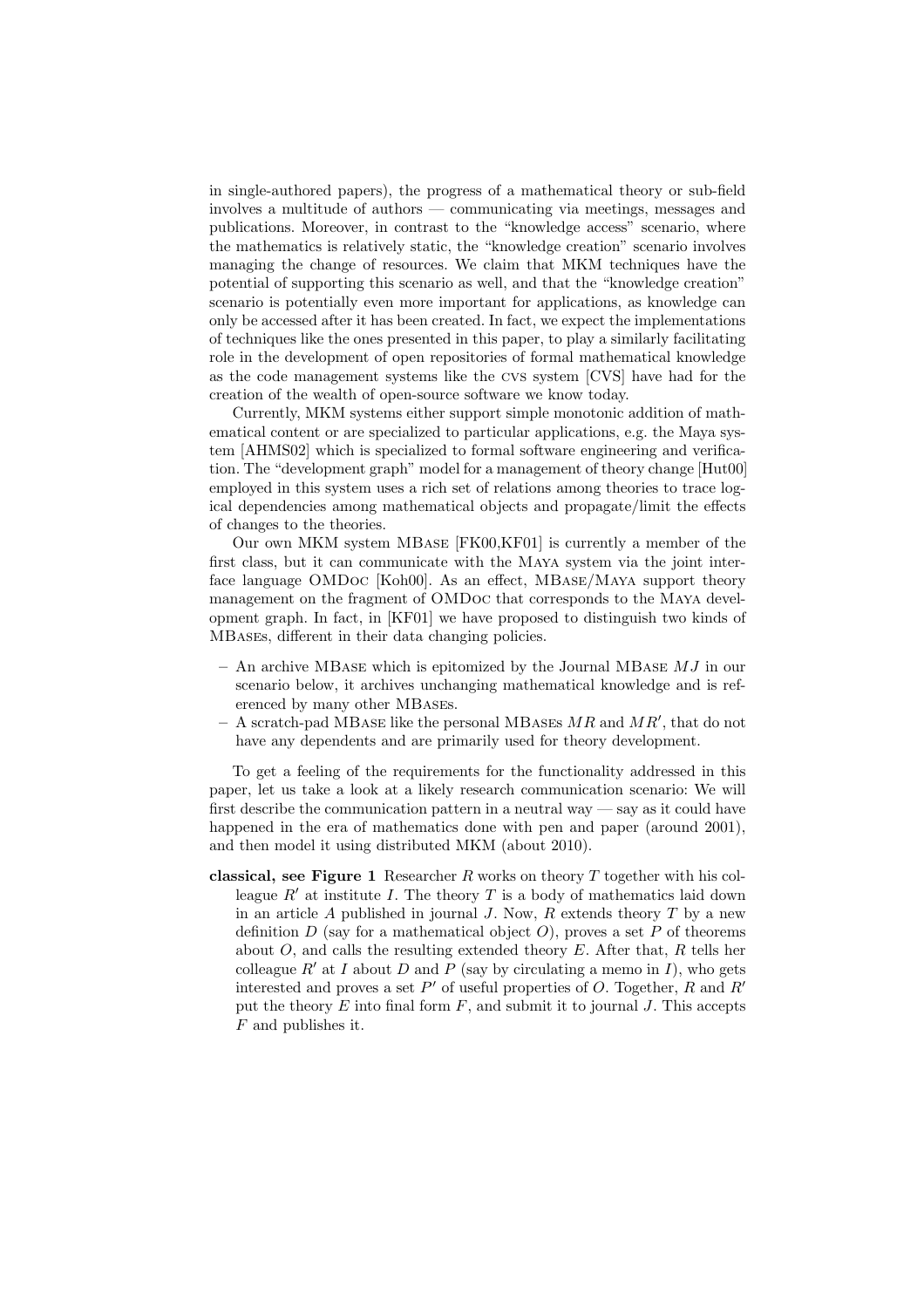

Fig. 1. Classical Research Cooperation

with MKM, see Figure 2 In 2005, the publisher of journal  $J$  has established an MBASE server  $MJ$  for  $J$  which now contains theory  $T$ . Furthermore, the institute has its own departmental MBASE  $MI$  and the researchers R and R' have the personal MBASEs  $MR$  and  $MR'$ . Now R develops the formalization



Fig. 2. Research Cooperation with distributed MKM

 $FD$  of O, stores it in  $MR$  and formalizes the set P of theorems by formalizing them and formally proving them<sup>1</sup> (yielding  $FP$  in  $MR$ ). Instead of sending around an internal note about  $D$  and  $P$  in  $I$ ,  $R$  moves their formalizations  $FD$  and  $FP$  into the institute MBASE server  $MI$ , from where  $R'$  can import them into his personal MBASE  $MR'^2$ . On this basis R' formally proves  $\overline{FP'}$ , and adds it to theory  $FE$ , yielding  $FF$  the formal version of theory  $F$ . Then R and R' submit  $\tilde{F}$  to journal  $\tilde{J}$ , who evaluates it (possibly via his own

 $1$  To do so, R may need to revise the initial version of D several times in order to be able to prove the desired theorems (reproving the already obtained results that depended on a previous version of  $D$  every time). This process is supported by MBase/Maya based on techniques presented in [AHMS02]

<sup>&</sup>lt;sup>2</sup> Alternatively, R could leave  $FD$  and  $FP$  in MR and tell R' personally about them, allowing him to import them from  $MR$  into  $MR'$ ; but this is a matter of institute policy, which we will not address here.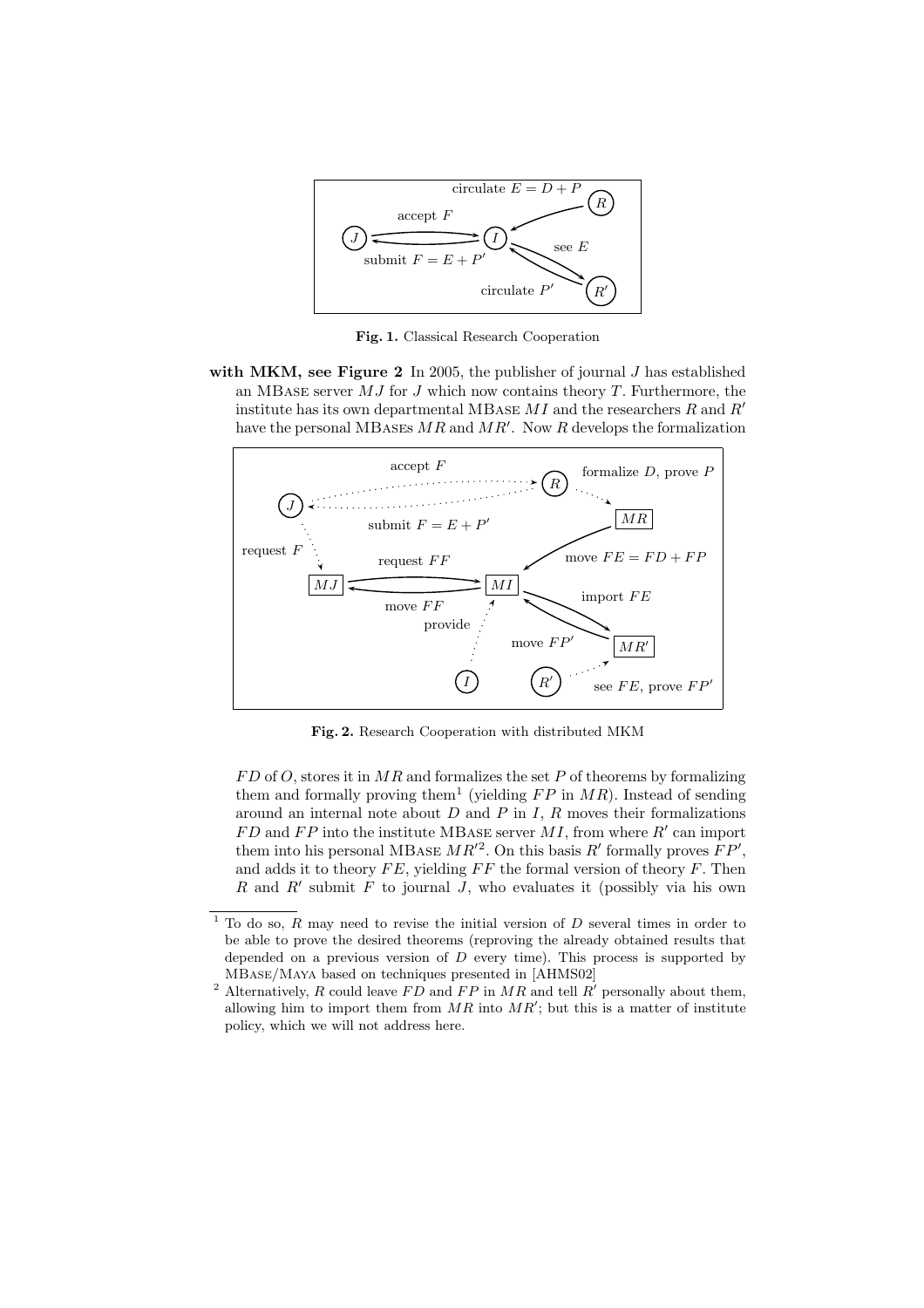personal MBASE) it and finally accepts  $F$ . To publish  $F$  on  $MJ$ , it requests FF from MI, which moves it there.

#### 1.1 Contribution of this paper

As we have seen in the scenario above, a strict division into archive and scratchpad knowledge bases is unrealistic, since it does not reflect the current and anticipated nature of scientific communication and publication: Collaboration and theory change occurs at every level and should be supported by an infrastructure for collaborative content management and version control which enables multiple users to work jointly on mathematical theories with minimal interference.

We will develop a general architecture for a collaborative content management extending the cvs architecture and specialize it for mathematical knowledge by taking into account the structure of mathematical documents. For the second task we will build on both the work on structural diff/patch/merge utilities in Xml, as well on the semantic management of change in the Maya system [AHMS02].

Even though the work reported in this paper is motivated by the MBase system, it is much more general, since it only depends on the communication format used by the system. The methods are not even specific to the OMDoc format, we will only assume that the knowledge base systems use a similar Xml-based format for communication and provide a way to re-create the original interface documents. This would for instance cover the the HELM system [APCS01], which employs a lightweight infrastructure based mainly on XML documents and XslT stylesheets for MKM.

## 2 An Infrastructure for Managing distributed mathematical knowledge cooperatively

The proposed infrastructure for collaborative theory management is largely based on the cvs (Concurrent Versions System [CVS]) architecture. This system is widely used to support collaborative software development, since it combines software versioning with controlled concurrent access to the resources under cvs control. We will briefly review the basic notions of cvs, and describe our multilevel architecture with reference to it.

#### 2.1 Cooperative Version Control in cvs

cvs is a server-based system for concurrent version control, used mainly for software development. The CVS server provides a so-called CVS repository  $R$ , which keeps a representation of all committed versions (called **revisions**) of the software together with logging information.

A cvs client C can then check out a working copy of the software and work on it. Let us for simplicity assume that C checks out the most recent revision in the repository, the so-called head. After completing the development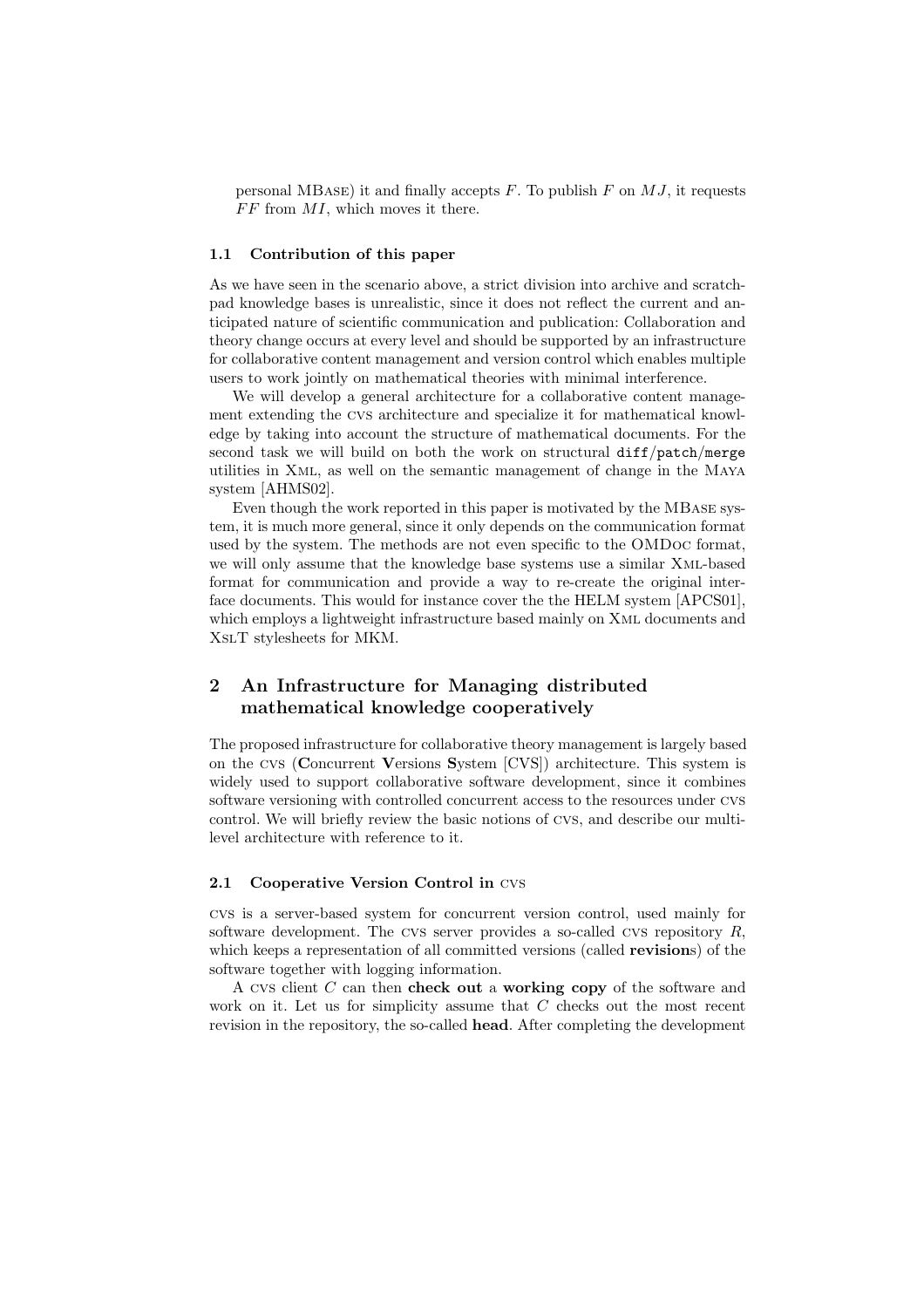task, C can commit the changes  $\Delta$  to the repository, creating a new (current) revision in the repository. She will usually accompany the commit with a short description of the changes; this is also logged in the repository, eventually adding up to a changelog for the software development.

It is a distinguishing feature of cvs that the repository is not locked when a working copy is checked out. So another client  $C'$  can also have active working copies of the software and work on them. When  $C$  commits, the working copy of  $C'$  which was based on the (old) head, is no longer up to date with the repository. As a consequence, the changes  $C'$  has made to the software cannot be committed to the repository.  $C'$  can not simply check out a new working copy from  $R$ , since she would lose her work; therefore (upon  $C'$ s request) cvs merges the changes  $\Delta$  into C's working copy to keep it up to date with respect to the head of  $R$ . Now (after resolving any conflicts introduced by the merge)  $C'$  can commit her changes to the repository. Even though conflicts can occur in the merging operation, they are sufficiently infrequent in practice.

We have seen above that version control in cvs protocol is based on the computation, communication and management of differences (changes) to files. cvs uses the unix utilities

- diff for determining the changes in a working copy to be committed to the repository
- patch for updating old revisions
- merge for merging changes into a working copy to keep it up to date with the repository.

To facilitate the functionality described above, the cvs server represents committed non-head revisions of files internally as reverse diffs from the head revision (which is stored explicitly). Thus the head revision can be served immediately, whereas older revisions can be computed by applying the respective reverse diffs. In this model, a version can be represented as a specific sequence of transformations (edit scripts).

#### 2.2 A multi-level Client/Server Architecture

cvs has a one-level client-server architecture, i.e. all the cvs clients can only communicate with a dedicated cvs server. In the distributed MKM settings like in Figure 2, we have a knowledge base  $MI$  that acts both as a repository for  $MR$  and  $MR'$  and as a client for  $MJ$ .

We will say that a knowledge base  $A$  is **downstream** from an knowledge base  $B$ , iff  $A$  is a cvs client of  $B$  or any knowledge base  $C$  that is downstream from B. The relation of being upstream is the converse relation to downstream. In Figure 2,  $MR$ ,  $MR'$ , and  $MI$  are downstream from  $MJ$ . Note that commit actions push information upstream and update actions pull information downstream.

A multi-level client-server architecture has inherent advantages: it can, for instance simulate cvs branching: In cvs a branch is used, if a set of clients want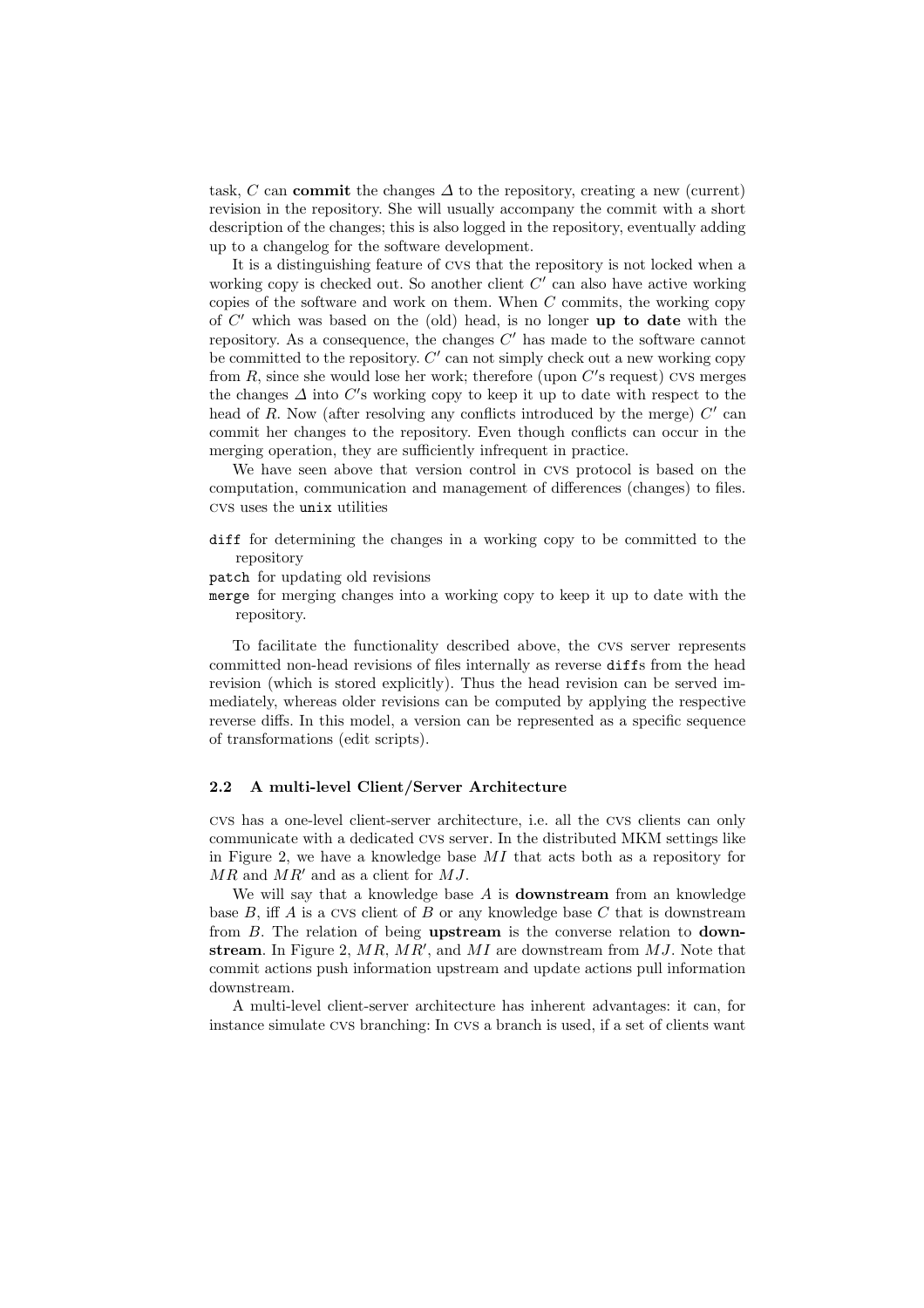to make changes to software that are either too disruptive or too extensive for the usual update/commit cycle. In essence a branch acts as a virtual repository for the development and allows controlling revisions without disturbing the main development (the so-called **trunk**).

In our multi-level architecture, a branch in repository A for clients  $S^1, \ldots, S^n$ can be simulated by creating a new knowledge base  $B$  downstream from  $A$  and upstream from the  $S^i$ . B is initialized by checking out a working copy from A, and the  $S^i$  can track their revisions in B and eventually commit the result to B. Closing the branch corresponds to deleting the knowledge base  $B$  and updating the  $S^i$ .

#### 2.3 An Atomized Version Control Relation

The cvs protocol is based on the file system hierarchy for grouping and anchoring user interaction. For instance, update and commit commands issued without reference to a particular file will be applied to all registered files in the current directory.

The file system hierarchy is replaced with a document-centered (given by omgroup in the OMDoc representation) or semantic hierarchies (given by theories or development graphs). The notion of a file (or equivalently of an OMDoc  $\alpha$  document) is only a secondary concept — if present at all — in the conceptual hierarchy of mathematical knowledge management systems. In particular, the level of a file is not the lowest level of an object under version control. This role is taken up by the notion of a mathematical object represented by a top-level OMDoc element. As a consequence, the client/server relation is atomized to mathematical objects instead of files. We speak of the version control relation that relates working copies of mathematical objects with their repository instances. Of course this relation must be acyclic.

Just as a file system can contain working copies from multiple repositories, a knowledge base can contain objects that are working copies checked out different repositories, though for each mathematical object, the version control relation is a tree, i.e. every object has at most one server it can be committed to and updated from. Intuitively, a math object is — for the parent element — as a file for a directory; and files have attributes like creation time, modification time, permissions; so should the math objects, which can be stored in the Dublin Core metadata of OMDoc elements.

### 2.4 Interaction of Version Control with Distribution and Knowledge Base Consistency

In [KF01] we have identified four tasks necessary for distributing mathematical knowledge bases: caching, moving, changing, and deleting mathematical objects. Before we give them interpretations in our architecture, let us re-examine the assumptions we based the analysis on; they include (paraphrased):

A3 all mathematical elements have a unique "defining" realization in the network of knowledge bases.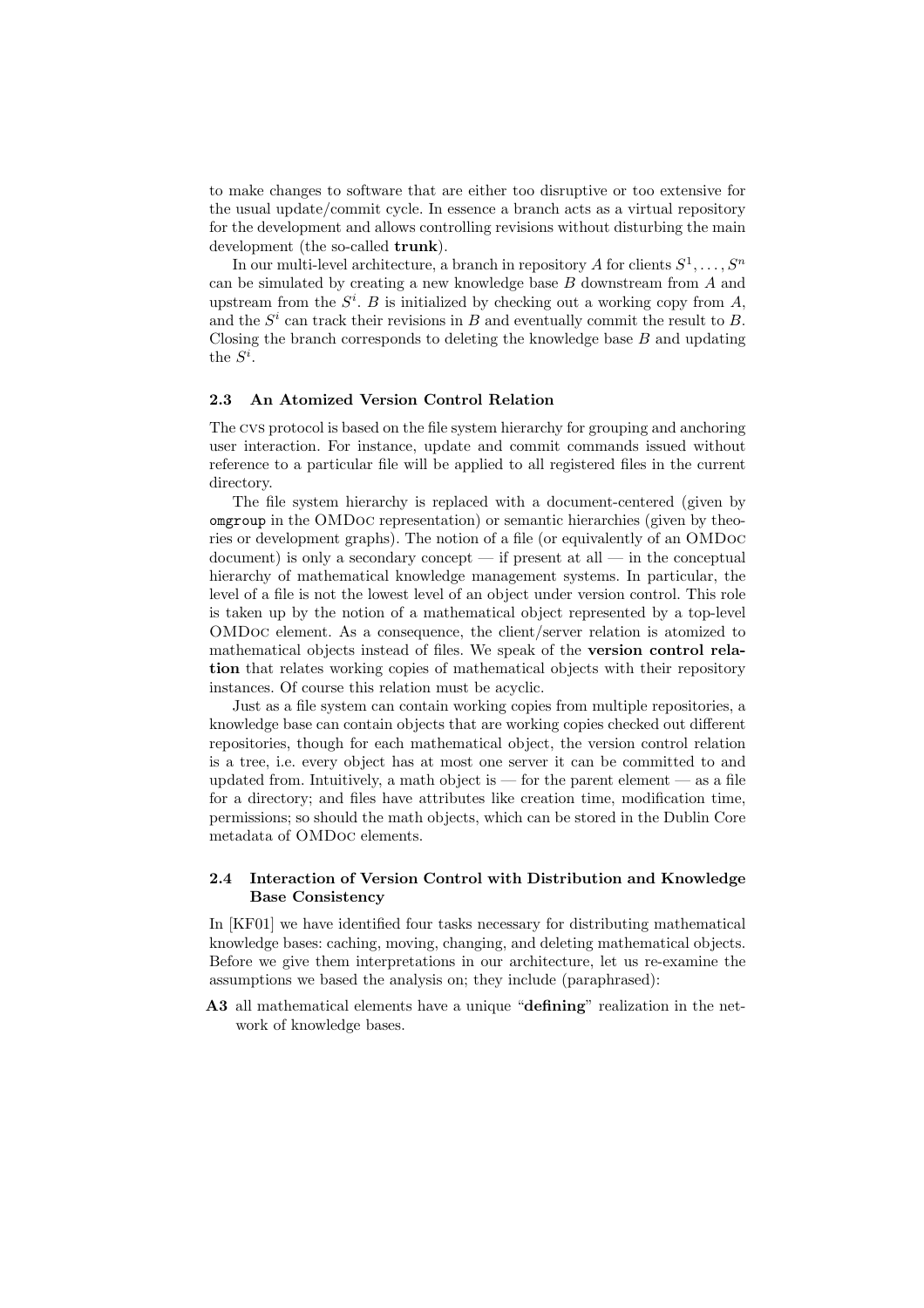A4 mathematical objects are never changed.

Assumption A3 is directly related to distribution: every object has a unique description: a pair consisting of the URL of the knowledge base and the unique identifier of the object there. All other copies of the object are just cached copies of it.

Assumption A4 was useful for distribution, since it makes caching and maintenance very simple. Relaxing  $\mathbf{A4}$  — which is the task at hand in this paper — has two aspects: How do we ensure consistency in situations where e.g. a definition or theorem that other mathematical objects depend on are changed in mathematically significant ways<sup>3</sup>. We will not deal with this problem here, since it is already studied in great detail in the development graph model [Hut00].

The question we will address in this paper is purely at a protocol level: it can largely be framed in terms of the interaction between A3 and version control. We will study this with respect to the three distribution tasks identified in [KF01].

Caching Mathematical Objects: We used assumption A4 to allow trivial caching. In the new architecture, we identify the caching relation to be the version control relation: to cache a copy of a mathematical object, it is simply checked out from the repository as a working copy. Note that objects that are working copies can never be defining instances of mathematical objects in our model. In the new model cache-consistency is a well-understood problem, since an object can always be updated from its repository. The ensuing conflicts can be resolved by the standard three-way merge methods described e.g. in [Lin01].

Moving Mathematical Objects One of the most basic procedures is that of moving objects between knowledge bases, e.g. of the theory  $FF$  from  $MI$  to  $MJ$  after the submission described in our scenario. This action can be modeled by adding  $FF$  as a defining instance to  $MJ$ , deleting  $FF$  in  $MI$ , and checking out  $FF$ from  $MJ$  to  $MI$ , which acts as a CVS client for  $MJ$  for this object. Note that with this construction, we can only move mathematical objects upstream, which is the natural direction.

Deleting and Changing Mathematical Objects: Since we leave the question of maintaining knowledge base consistency to the development graph techniques which entail re-examining mathematical objects that depend on the changed ones, augmenting the "pull" technology of our cvs-like architecture with a "push" component seems advantageous. Note that mathematical objects are always upstream from ones that logically depend upon them. Therefore a knowledge base  $M$  keeps a record of all the upstream knowledge bases, so that these can be notified of any changes and trigger propagation of the change. Apart from notification of dependents this information can be used for optimizations like the following: Whenever  $\mathcal M$  moves the defining instance of an object  $\mathcal O$  to

<sup>&</sup>lt;sup>3</sup> Of course changes like correcting typos or changing explanatory text are unproblematic from a consistency point of view.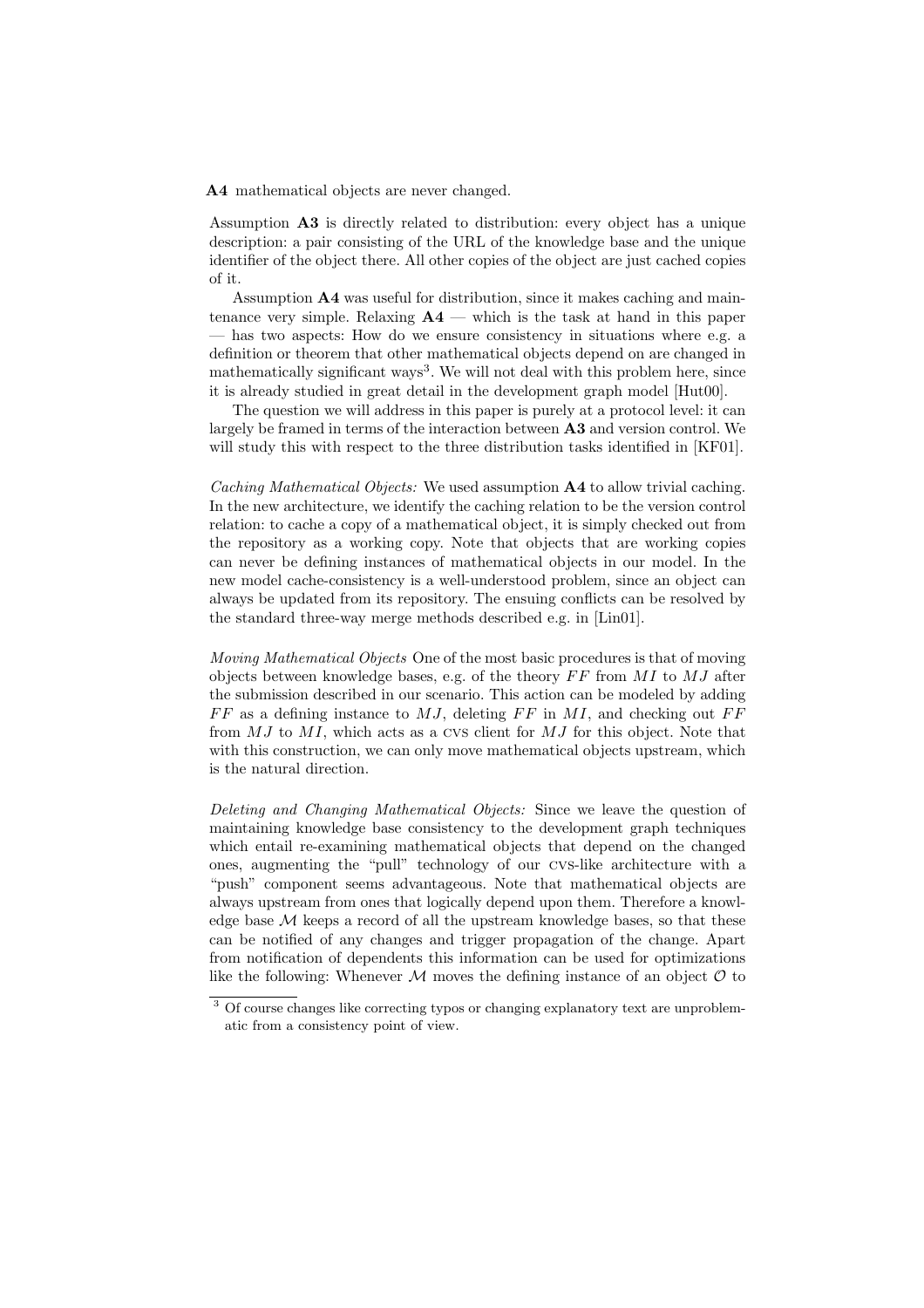some knowledge base  $\mathcal{M}''$ , then it can send the new location of  $\mathcal O$  to all upstream knowledge bases, asking them to update their reference objects and thus shielding itself from future requests to  $\mathcal{O}$ .

## 3 Computing Differences and Managing Change

In this section we will describe the computational utilities underlying our collaboration architecture. cvs uses the line-based diff/patch/merge utilities to compute differences between versions, update files, and merge differences into modified working copies. In applications like ours, where we know more about the structure of the data, we can do better, and arrive at more compact, less intrusive edit scripts<sup>4</sup>. For instance, if we know that whitespace carries no meaning in a document format, two documents are considered equal, even if they differ (with respect to the distribution of whitespace characters) in every single line; as a consequence, the computed difference would be empty.

We will look at different document models and their impact on computing differences between documents in this section. Before we do this, let us briefly clarify what we mean by a document model by comparison to mathematical models. In mathematics, when we define a class of mathematical objects (e.g. vector spaces), we have to say which objects belong to this class, and when they are to be considered equal (e.g. vector spaces are equal, iff they are isomorphic). For document models, we do the same, only that the objects are documents. Xml supports the first task by allowing us to specify a document type definition (DTD) or an Xml Schema, which can be used for mechanical document validation, but leaves the second to be clarified in the (informal) format specifications.

#### Listing 1. An OMDoc definition.

<definition id="comm-def" for="comm"> <CMP xml : lang="en">An ope r a ti on <OMOBJ id="op"><OMV name="op"/></OMOBJ> is called commutative, iff  $\langle$ OMOBJ id="comm1">  $<$ OMA $<$ OMS cd="relation1" name="eq"/> <OMA><OMV name="op"/><OMV name="X"/><OMV name="Y"/></OMA>  $\langle$ OMA $\rangle$ OMV name="op"/> $\langle$ OMV name="Y"/> $\langle$ OMV name="X"/> $\langle$ /OMA  $<$ /OMA $>$  $\langle$ /OMOBJ> for all  $\langle$ OMOBJ id="x"> $\langle$ OMV name="X"/> $\langle$ /OMOBJ> and  $\langle$ OMOBJ id="y"> $\langle$ OMV name="Y"/> $\langle$ /OMOBJ>.  $\langle$  /CMP>  $\langle \text{CMP } xml : \text{lang} = "de" \rangle$ Eine Operation  $\langle$ OMOBJ xref="op"/> heißt kommutativ, falls  $\langle$ OMOBJ xref="comm1"/> für alle  $\langle$ OMOBJ xref="x"/> und  $\langle$ OMOBJ xref="y">.  $<$ /CMP>

<sup>4</sup> Compactness of edit scripts is important for storage and query efficiency in MKM systems, while minimal intrusiveness (patching does not disrupt document structure) is important for humans to track and understand changes.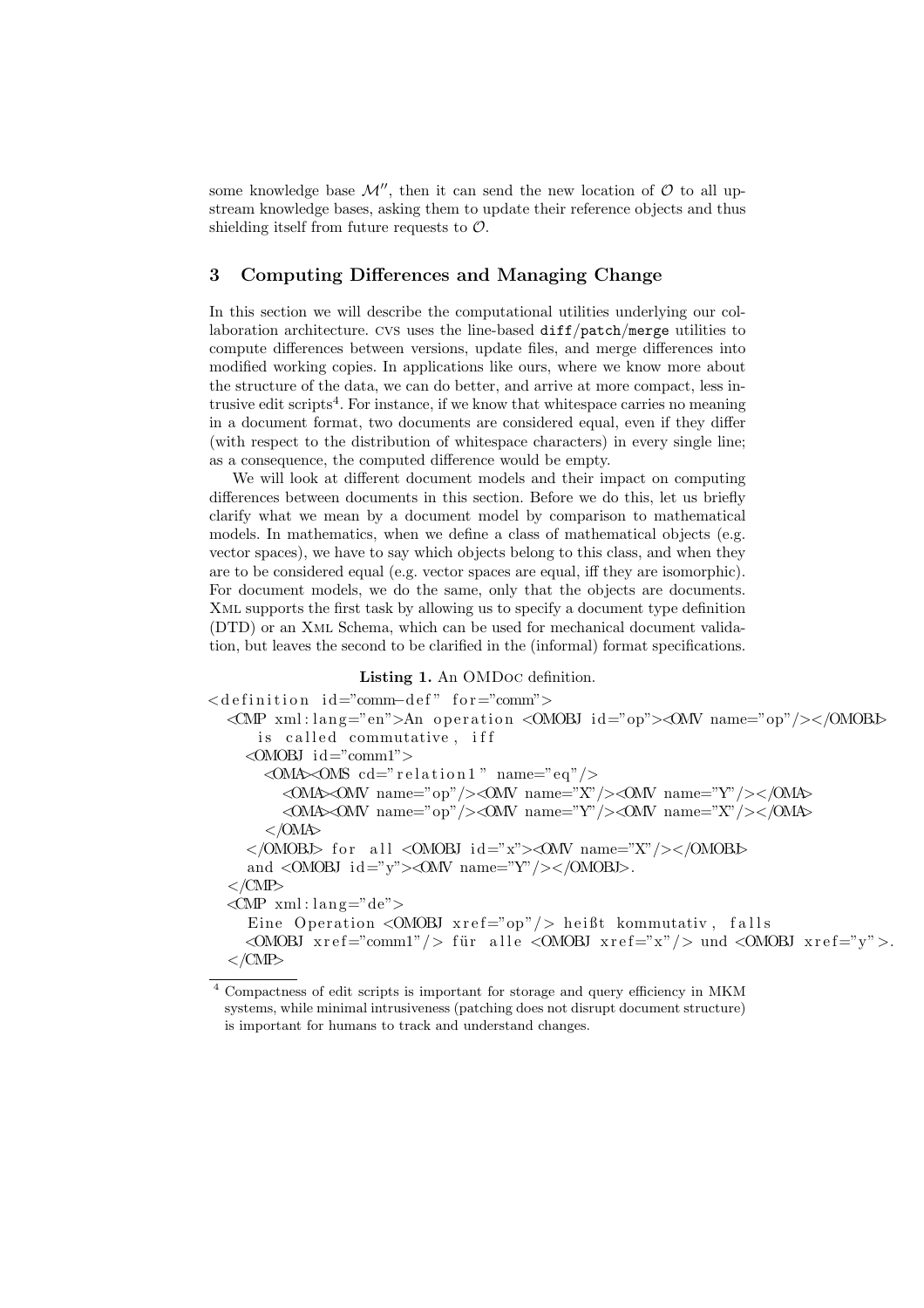#### $\langle$  definition >

Of course, the stronger the equality modulo which differences are computed, the better the edit scripts become. The conceptual core of the MBase data model is given by the OMDoc format [Koh00,OMD], which is also used as an interface representation for communication between MBases and their clients. We will base our discussion in this section concretely on the OMDoc document model, building up to it by discussing the underlying Xml document model. We will discuss generalizations to other document formats for MKM in section 3.4.

Let us call two documents  $M$ -equal, iff they are equal with respect to the document model  $M$ , analogously we will call an algorithm an  $M$ -diff algorithm, iff it computes differences modulo  $\mathcal{M}$ -equality. In the rest of this section, we will use the OMDoc element in Listing 1 as a running example.

#### 3.1 Using the tree structure of Xml Documents

As OMDoc is an Xml application, we can make use of the generic tree structure of Xml documents. For instance, Xml specifies that the order of attribute declarations in Xml elements is immaterial, double and signle quotes can be used interchangeably for strings, XML comments  $\left\langle \langle -|-\ldots-|\rangle\right\rangle$  are ignored, and whitespace characters in the UniCode serialization is only meaningful in text nodes. As a consequence, the serialization in Listing 2 is Xml-equal to the one in Listing 1, but not to the one in Listing 4.

Listing 2. An Xml-equal serialization for Listing 1

 $\langle$  definition for="comm" id="comm-def" >

. . . <CMP xml : lang='de '> <!−− note the unabbreviated empty element −−> Eine Operation < OMOBJ xref="op"></OMOBJ> heißt kommutativ, falls  $\langle$ OMOBJ xref='comm1'/> für alle  $\langle$ OMOBJ xref="x"/> und  $\langle$ OMOBJ xref='y'>.  $\langle$  CMP $>$  $\langle$  definition >

There is a large body of work on using the Xml tree structure to compute differences of Xml documents modulo Xml-equality (see e.g. [WDC02]). The algorithms (see [CRGMW96] for an introduction) compute partial tree matchings<sup>5</sup> and express these as so-called "edit scripts" that add and delete Xml elements and attributes in the source tree to arrive at the target tree. The work has been mainly concerned with finding algorithms for optimal (least-cost) edit scripts and complexity issues. Formats like XUpdate [LM00] (see Listing 3 for an example) use XPath [Cla99] expressions to identify the elements the instructions act upon.

The central problem of finding corresponding nodes in trees critically depends on the notion of tree-similarity employed. If the document is strongly keyed (e.g.

<sup>&</sup>lt;sup>5</sup> Which nodes correspond to each other modulo a given notion of tree similarity?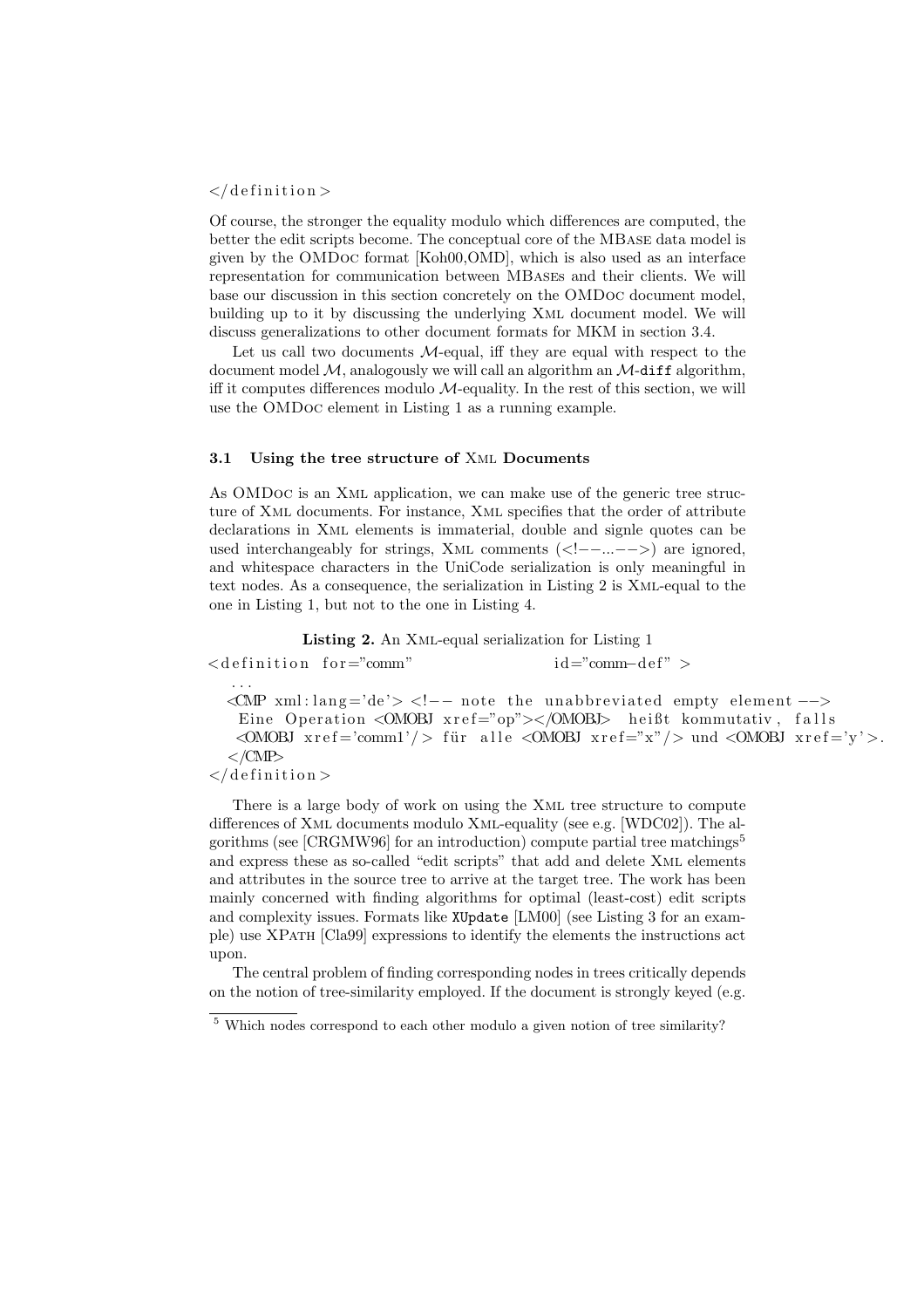all elements have unique ID attributes, which cannot be changed by the user  $6$ or the knowledge management system employs some node numbering system like the one proposed in [CTZZ01]), then the key structure gives a very natural notion of node correspondence, and differencing becomes relatively simple. For the un-keyed case, only the notion of structural isomorphism and of ordered and un-ordered trees has been considered e.g. in [CRGMW96].

Listing 3. An XUpdate edit script (partly) updating Listing 1 to Listing 4

```
\langle xu : \text{modifications } xm\text{lns} : xu = "http://www.xmldb.org/xupdate" \rangle\langle xu : v \text{ariable name="c" is elect} = d \text{e} definition \langle \text{CMP}[0] / \text{OMOBI}[0] \text{d} = \langle \text{comm1'} \rangle\langle xu : \text{remove} \ \text{select} = \text{"definition} / \text{CMP}[0] / \text{OMOBI}[\text{Qid} = \text{'comm1'}]/\text{Q} \text{xref"}\langle xu : \text{append} \ \text{select} = \text{"definition} / \text{CMD}[0] / \text{OMOBI} \text{@id} = \text{'comm1'} \text{\'i} \ \text{child} = \text{"1"}<xu : value−o f s e l e c t="$c"/>
    \langle xu : \text{append}\rangle\langle xu : \text{remove} \ \text{select} = \text{"definition} / \text{CMP}[0] / \text{OMOBI}\langle \text{0xref} = \text{'comm1'} / \cdot \text{%}\langle xu : update \; select = "definition /CMP[0] /OMOBJ[@xref='comm1'] / @xref" \rangle<xu : value−o f s e l e c t ="'comm1'"/>
    \langle xu : update \rangle\langle x_1 \rangle : modifications
```
#### 3.2 The OMDoc Document Model

Let us now take a look at how the OMDoc document model can be used for more *semantic* differencing  $(OMDOC-diff^7)$ .

Listing 4. An OMDoc-equal representation for Listings 1 and 2

```
<definition id="comm-def" for="comm">
  \langle \text{CMP} \times \text{Mn} : \text{lang} = \text{de} \rangleEine Operation \langle \text{OMOBJ} \times \text{ref} = \text{op} \rangle /> heißt kommutativ, fall
     \langleOMOBJ id="comm1">
       \langleOMA\langleOMS cd=" relation1" name="eq"/>
          <OMA><OMV name="op"/><OMV name="X"/><OMV name="Y"/></OMA>
          <OMA><OMV name="op"/><OMV name="Y"/><OMV name="X"/></OMA>
       </OMA>\langle/OMOBJ> für alle \langleOMOBJ xref="x"/> und \langleOMOBJ xref="y">.
  \langle /CMP>
  <CMP xml : lang="en">An ope r a ti on <OMOBJ id="op"><OMV name="op"/></OMOBJ>
     is called commutative, iff \langleOMOBJ xref="comm1"/> for all
     <OMOBJ id="x"><OMV name="X"/></OMOBJ> and
```
 $^6$  The action of changing keys in the data, can lead to un-intuitive and computationally sub-optimal edit scripts, but does not compromise the method per se.

 $7$  Note that we are *not* proposing to use mathematical equality here, which would make the formula  $X + Y = Y + X$  (the **OMOBJ** with id="comm1" in Listing 4 instantiated with addition for  $op$ ) mathematicallly equal to the trivial condition  $X + Y = X + Y$ , obtained by exchaning the right hand side  $Y + X$  of the equality by  $X + Y$ , which is mathematically equal (but not OMDoc-equal).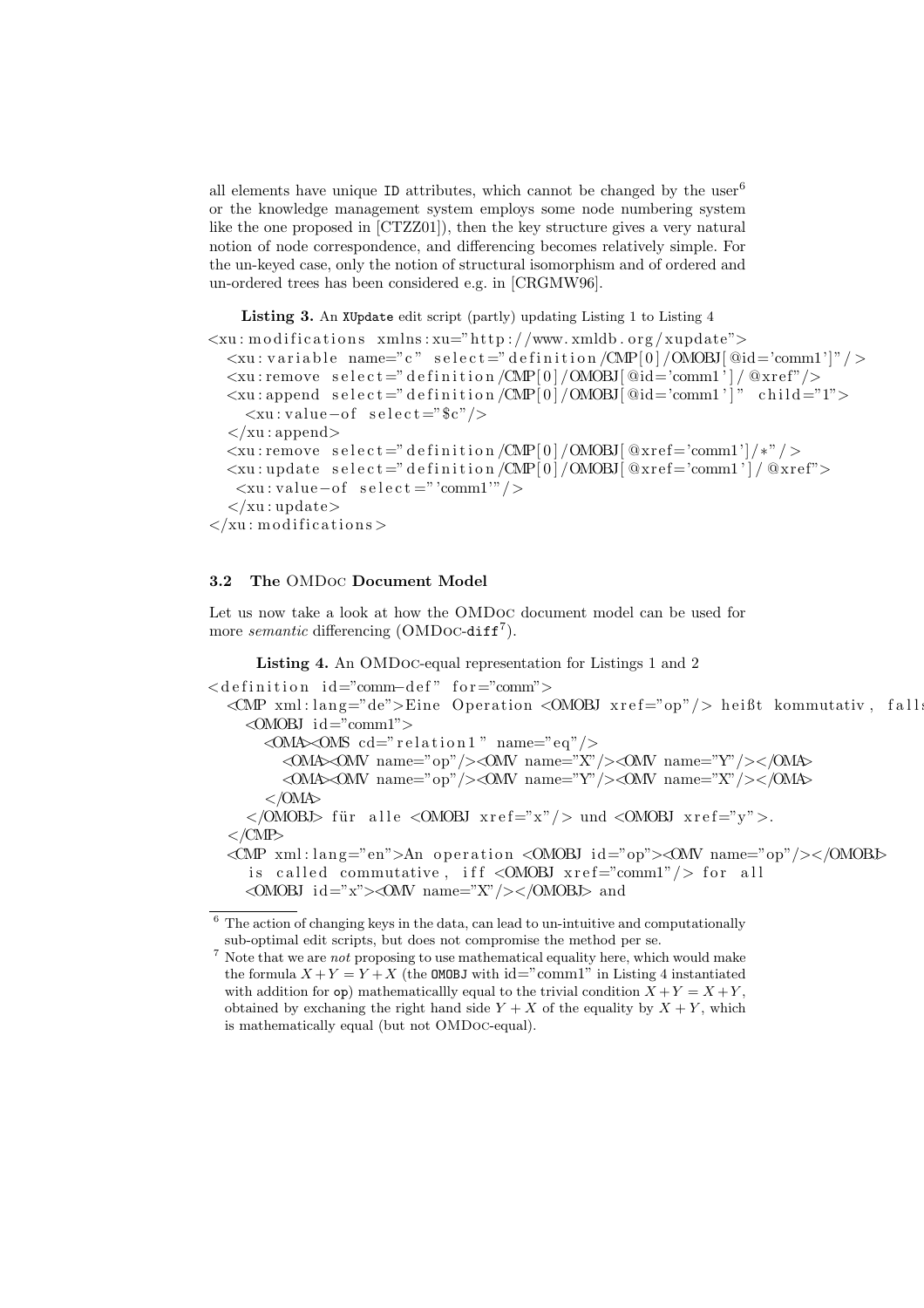<OMOBJ id="y"><OMV name="Y"/></OMOBJ>.  $\langle$  /CMP $\rangle$  $\langle$  definition >

The OMDoc document model extends the Xml document model in various ways. For instance<sup>8</sup>, the order of CMP children of an omtext element does not matter, and the distribution of whitespace is irrelevant even in text nodes. More generally, as OMDoc documents have both formal and informal aspects, they can contain data-set-based as well as document-structured information. At one extreme an OMDoc document contains a formalization of a mathematical theory, as a reference for automated theorem proving systems. There, logical dependencies play a much greater role than the order of serialization in mathematical objects. We call such documents data set based and specify the value DataSet in the Type element of the OMDoc metadata for such documents. On the other extreme we have human-oriented presentations of mathematical knowledge, e.g. for educational purposes, where didactic considerations determine the order of presentation. We call such documents document-structured and specify this by the value Text. Note that since OMDoc allows to specify Dublin Core metadata [WKLW99] at many levels, document-structured and data set based parts can interleave in the same document, allowing OMDoc-diff algorithms to take this into account.

Moreover OMDoc uses a variant of OpenMath objects [CC98] that can be represented as directed acyclic graphs (DAGs; using ID/IDREF links) rather than regular trees: an empty element with an xref attribute is OMDoc-equal to the element that carries the corresponding id attribute. As a consequence, the representations in Listings 1 and 2 are OMDoc-equal to the one in Listing 4, and an OMDoc-diff algorithm must generate the empty edit script between all three, while an Xml-diff algorithm should generate an extension of the XUpdate script in Listing 3.

In particular, the process of exploding the DAG to a tree representation or sharing a tree to a DAG should not result in a difference computation. The same applies to the OMDoc representation of proofs, where an additional level of structure sharing is possible. A case where the underlying structure of the data is not tree-like, that is, not based on structure-sharing, is the development graph itself, which can even be cyclic. Here, first steps for defining a correspondence relation and for determining changes have been taken in [AHMS00] and implemented in the Maya system.

## 3.3 Challenges for OMDoc-diff Algorithms

As we have shown, taking advantage of OMDoc-equality in computing differences leads to more concise edit-scripts, which is essential in an environment where document processing applications manipulate mathematical content by acting on internal data structures and generate target documents from these. In

<sup>8</sup> As an introduction to the OMDoc format is beyond the scope of this paper, we will assume a basic knowledge of [Koh00] and the material at [OMD].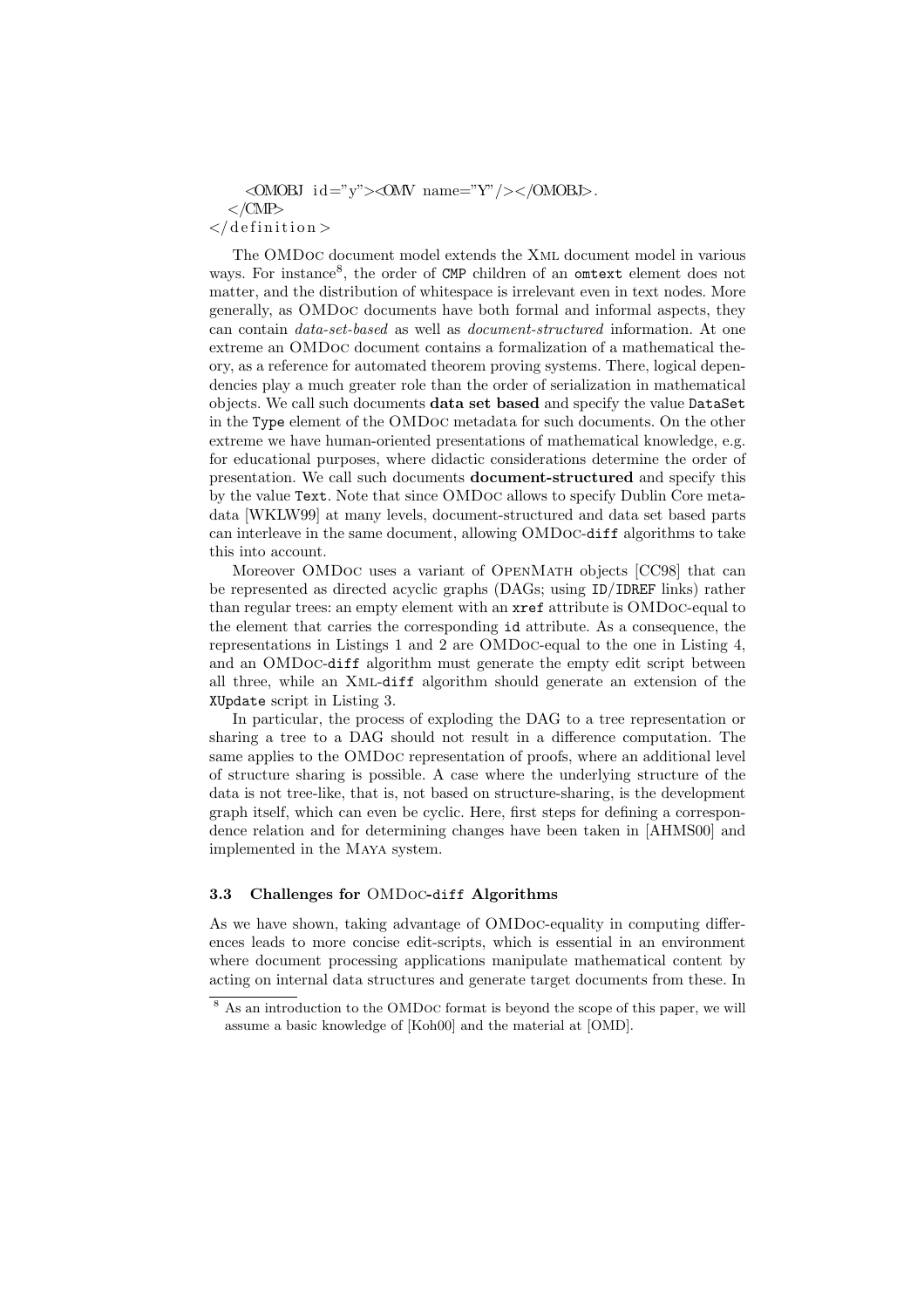such situations, it is impossible to predict which of the possibly many OMDocequal representations will be generated. Since in a cvs-like collaborative protocol any diff can lead to a conflict that will require human intervention for resolution, the availability of such algorithms will be crucial for adoption.

Of course extending Xml-equality to OMDoc-equality in computing differences breaks the underlying assumptions of the algorithms described in section 3.1. For instance, the DAG-nature of OMDoc documents requires the differencing algorithms to (virtually) expand the objects to tree form while processing them<sup>9</sup>.

It seems that techniques from [BKTT02] can be used to get around the obvious computational difficulties involved in differencing modulo equality. [BKTT02] trivialize the tree matching problem by assuming that all tree representations are "strongly keyed", employing a generalized notion of data base keys to determine element correspondence in Xml documents. They claim that sensible data formats are almost always strongly keyed up to data in Xml text nodes. We have not verified this for OMDoc yet, but for instance even though CMP nodes do not have ID attributes, they are keyed, since they have  $xml:lang$  attributes, which must be unique among their siblings. However, CMP content however is not keyed, since it is generic text data (which is trivially un-keyed) mixed with representations of mathematical object represented as content MATHML or OPENMATH objects (this also caused some addressing problems in the XUpdate script in Listing 3). Note that in OMDoc documents managed by MKM systems (as opposed to directly written by hand), the OMDoc mid attributes can be used for keying, alleviating the higher computational costs of the un-ordered algorithms somewhat.

Obviously, we need a combination of the Xml tree-based un-keyed algorithms with key-sensitive techniques for our application; such algorithms have been requested, but to the author's knowledge not been reported on so far.

#### 3.4 Modular M-diff Algorithms

Given that most of the OMDoc document model is rather standard (DAGs vs. trees, sets vs. lists of children, etc.), it is appealing to develop general  $\mathcal{M}$ diff algorithms, where the notion of  $M$ -equality is specified externally, e.g. by extending the document schema to a full document model.

Note that Xml Schema so far only specifies full document models (i.e. including equality) for so-called data types (e.g. "100" and "1.0E2" are equal as members of the data type float). Thus we could define the notion of Xml-Schema-diff, which would take these into account, but this is only marginally relevant for our problem here, since it only concerns the leaves of the trees we are dealing with.

Listing 5. Specifying Order in Xml Schema using xs:appinfo <xs:complexType name="omtextType">

<sup>&</sup>lt;sup>9</sup> In the file system metaphor, this would correspond to following symbolic links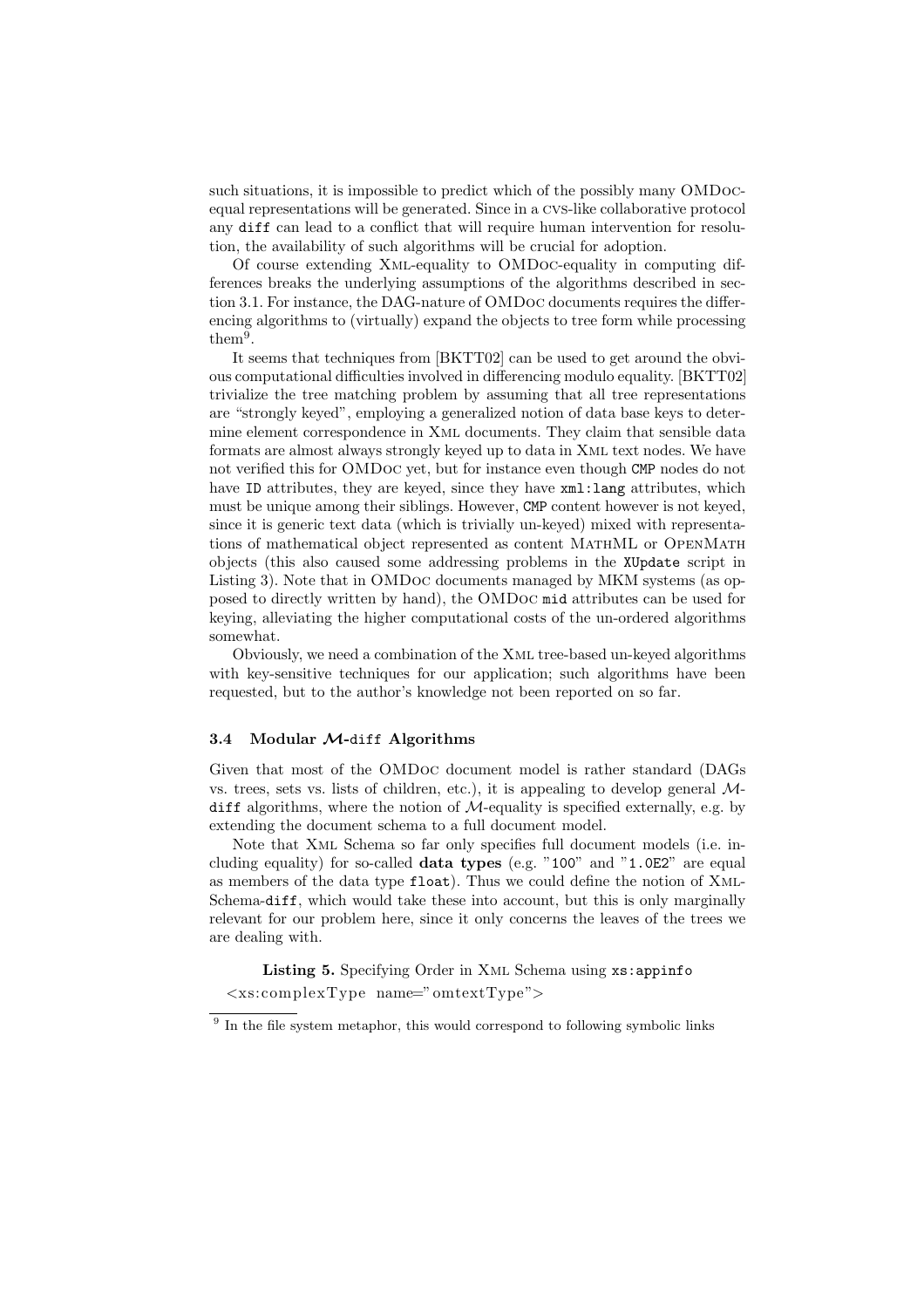```
. . .
<xs:sequence >
     \langle x \rangle <xs: annotation \times xs: appinfo\times xmdiff:unordered/\times/xs: appinfo\times xs: annotation
     \langle x s : element name="CMP" type="inCMPtype" maxOccurs="unbounded"/>
     \langle x \rangle = \langle x \rangle = \langle x \rangle = \langle x \rangle = \langle x \rangle = \langle x \rangle = \langle x \rangle = \langle y \rangle = \langle y \rangle = \langle y \rangle = \langle y \rangle = \langle y \rangle = \langle y \rangle = \langle y \rangle = \langle y \rangle = \langle y \rangle = \langle y \rangle = \langle y \rangle = \langle y \rangle = \langle y \rangle = \langle y \rangle = \langle y \rangle = \langlexs:sequence>
  . . .
```

```
\langlexs:complexType\rangle
```
A more promising avenue seems to be to make use of the  $xs:$ appinfo<sup>10</sup> element to specify document models for complex types in Xml Schemata — as opposed to just content models for validation. Based on the examination of the OMDoc document model in section 3.2, it seems plausible to assume that we could go a long way by specifying

document order e.g. by an element mdiff:unordered in Listing 5, and

link semantics e.g. as in Listing 6 where we specify that the xref attribute of an OpenMath object means that it represents a copy of the object that carries the corresponding id attribute.

Listing 6. Specifying DAG attributes in XML Schema using  $xs$ : appinfo

```
\langle x s : \text{attributeGroup name="DAG. attribute" \rangle\langle x s : \text{attribute } name=" \text{xref" type="xs : anyURI" use="optional" \rangle<xs : annotation><xs : appinfo><mdiff : dag−sour c e/></xs : appinfo ></xs : annotation>
  \langle xs:attribute \rangle\langle x s : \text{attribute } name = "id" type = "xs : ID" use = "optional" \rangle<xs : annotation><xs : appinfo><mdiff : dag−t a r g e t/></xs : appinfo ></xs : annotation>
  \langle xs:attribute \rangle
```
 $\langle x s : \text{attributeGroup} \rangle$ 

So, if an Xml document (fragment) is an instance of a schema that containts document model specifications like the ones in Listings 5 and 6, then a modular diff algorithm can read the schema and customize — multiple times during the parsing process if necessary — the comparison criteria used by the algorithm.

## 4 Conclusion

We have laid down first ideas for a collaborative version control model for MKM systems, based on the OMDoc format. We have sketched the overall architecture, and determined some of the requirements for OMDoc-diff algorithms that come from the respective structural invariants of the data in MKM systems.

We have seen that the architecture can be kept quite close to that of the wellknown  $\text{cvs system}^{11}$ , and interacts well with the requirements for distribution

 $10$  The  $xs:$ appinfo is introduced in XML Schema expressly for such purposes.

<sup>&</sup>lt;sup>11</sup> Actually, [BKTT02] propose a repository organization that is not diff-based, which would be interesting to experiment with, but integrating it into a collaborative version control environment is not trivial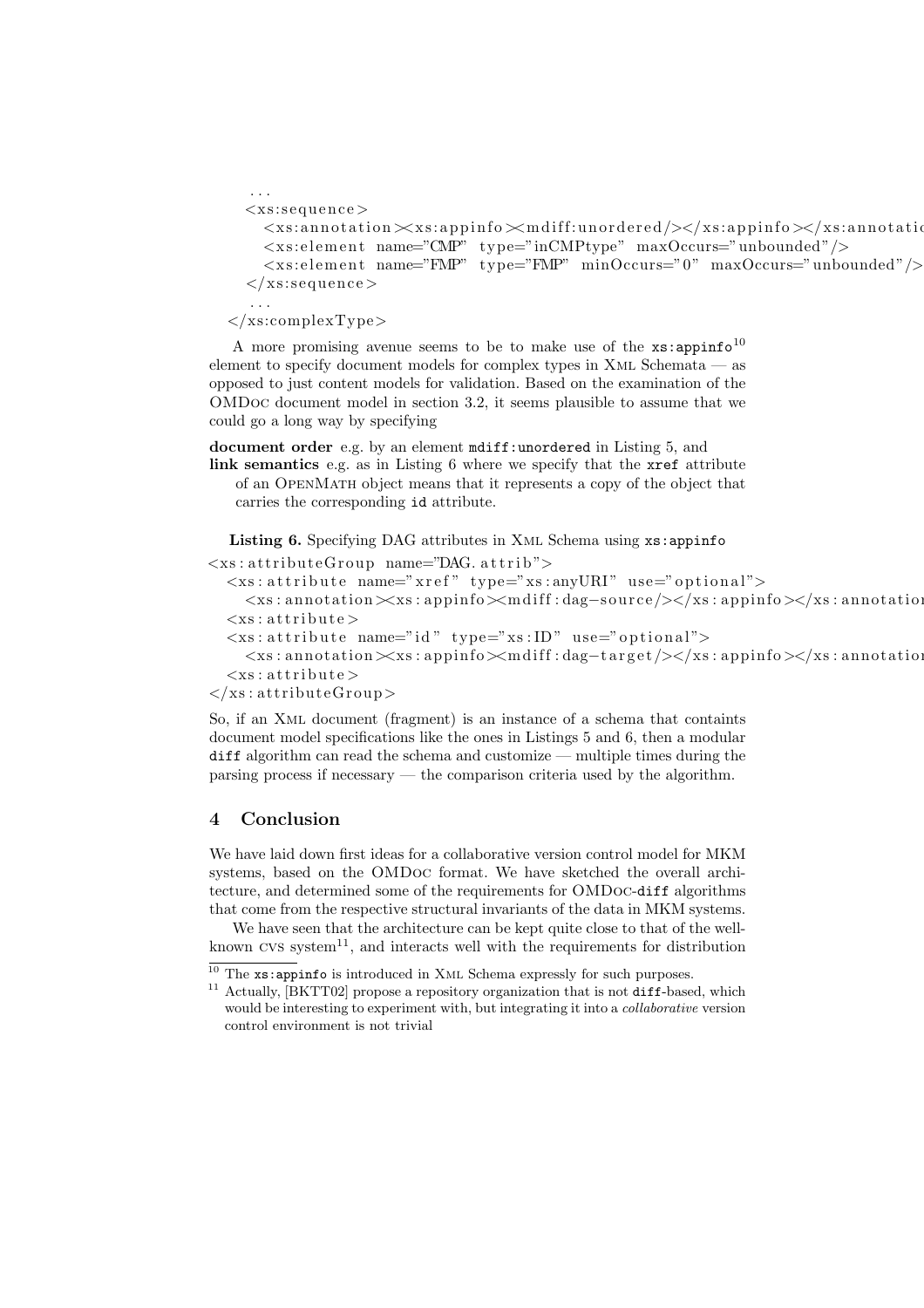identified in [KF01], which is encouraging from an implementation point of view. In particular, we are currently experimenting with the idea to annotate all information necessary for a cvs-like file-based formalism in the metadata elements of mathematical objects. We could for instance use the existing Dublin Core Date and Identifier element for timestamping, and keeping version information. Further information, such as pointers to the repository in working copy objects can be kept in the metadata/extradata element provided by OMDoc expressly for this purpose. We will experiment with a HELM [APCS01]-like setup based on OMDoc files on web-servers and implement merging by server-side XslT processing.

The main item for further research is an OMDoc-diff algorithm as described in section 3.2. In the literature on version management in Xml, we often hear the argument that difference-computation is not needed in practice, since documents are generated by Xml structure editors, but this only moves the burden from an independent postprocess (implement once) to a module in every editor. Moreover, this would penalize authors for using general Xml editors, since they could only incorporate Xml-diff algorithms. Finally, the actual editing process employed by the user may not correspond to the optimal edit script.

Given a good difference computation algorithm, merging can be obtained by relatively simple extensions, especially since our cvs-like architecture allows the usage of the so-called three-way merge (see [Lin01]), where two revisions are compared with respect to a known base revision, from which they have been created. Here, edit scripts for the changes from the base can be computed for both revisions. These can be analyzed and combined to a joint edit script which updates the base revision to the merged revision. [Man01,Lin01] present algorithms for three-way merge of Xml documents and there are even commercial implementations (e.g. the one described in [LF02]). Since the merge operation only depends on the edit scripts which act on the generic Xml structure, and not on the particular structure of the OMDoc format, we can use these algorithms and implementations off the shelf.

Acknowledgements The first author was supported by a Heisenberg stipend of the German Research Agency (DFG). The authors would like to thank Serge Autexier, Andreas Franke, Dieter Hutter, and Bernd Krieg-Brückner for stimulating discussions in the early stages of this work.

#### References

- [ABC<sup>+</sup>02] Stuart Allen, Mark Bickford, Robert Constable, Richard Eaton, Christoph Kreitz, and Lori Lorigo. FDL: A prototype formal digital library – description and draft reference manual. Technical report, Computer Science, Cornell, 2002. http://www.cs.cornell.edu/Info/ Projects/NuPrl/html/FDLProject/02cucs-fd%l.pdf.
- [AHMS00] Serge Autexier, Dieter Hutter, Heiko Mantel, and Axel Schairer. Towards an evolutionary formal software-development using CASL. In C. Choppy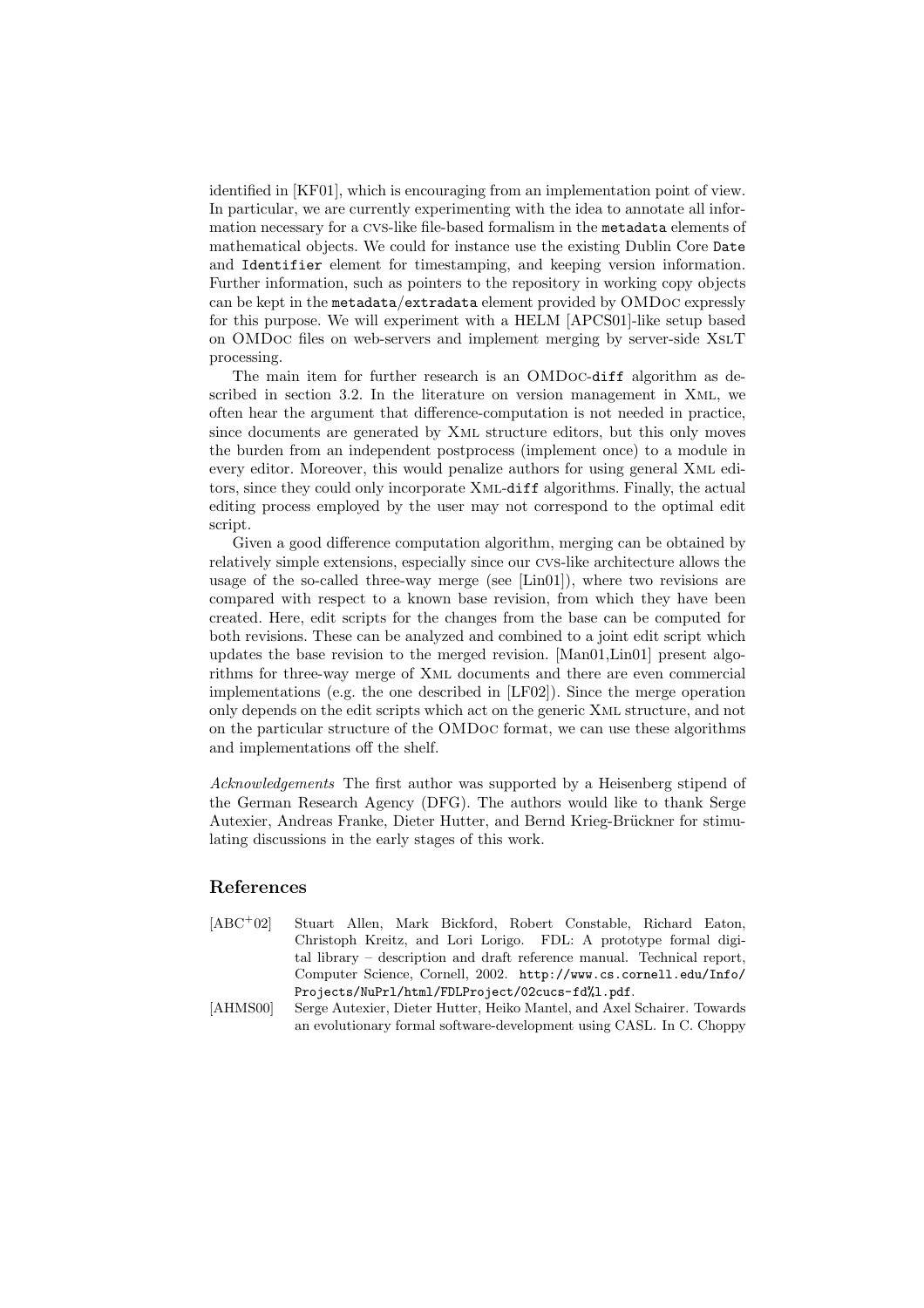and D. Bert, editors, Proceedings Workshop on Algebraic Development Techniques, WADT-99. Springer, LNCS 1827, 2000.

- [AHMS02] Serge Autexier, Dieter Hutter, Till Mossakowski, and Axel Schairer. The development graph manager MAYA (system description). In Hélene Kirchner, editor, Proceedings of 9th International Conference on Algebraic Methodology And Software Technology (AMAST'02). Springer Verlag, 2002.
- [APCS01] Andrea Asperti, Luca Padovani, Claudio Sacerdoti Coen, and Irene Schena. HELM and the semantic math-web. In Paul B. Jackson Richard. J. Boulton, editor, Theorem Proving in Higher Order Logics: TPHOLs'01, volume 2152 of LNCS, pages 59–74. Springer, 2001.
- [BKTT02] Peter Buneman, Sanjeev Khanna, Keishi Tajima, and Wang Chiew Tan. Archiving scientific data. In ACM SIGMOD International Conference on Management of Data (SIGMOD), 2002.
- [CC98] Olga Caprotti and Arjeh M. Cohen. Draft of the Open Math standard. The Open Math Society, http://www.openmath.org, 1998.
- [CIMP01] David Carlisle, Patrick Ion, Robert Miner, and Nico Poppelier. Mathematical Markup Language (MathML) version 2.0. W3C recommendation, World Wide Web Consortium, 2001. Available at http://www.w3.org/TR/MathML2.
- [Cla99] XML path language (XPath) Version 1.0. W3C recommendation, The World Wide Web Consortium, 1999. available at http://www.w3.org/ TR/xpath.
- [CRGMW96] Sudarshan S. Chawathe, Anand Rajaraman, Hector Garcia-Molina, and Jennifer Widom. Change detection in hierarchically structured information. In ACM SIGMOD International Conference on Management of Data (SIGMOD), pages 493–504, 1996.
- [CTZZ01] Shu-Yao Chien, Vassilis J. Tsotras, Carlo Zaniolo, and Donghui Zhang. Storing and querying multiversion XML documents using durable node numbers. In Proc. of The 2nd International Conference on Web Information Systems Engineering (WISE), 2001.
- [CVS] Concurrent versions system: The open standard for version control. Web site at http://www.cvshome.org.
- [FK00] Andreas Franke and Michael Kohlhase. System description: MBase, an open mathematical knowledge base. In David McAllester, editor, Automated Deduction – CADE-17, number 1831 in LNAI, pages 455– 459. Springer Verlag, 2000.
- [Hut00] Dieter Hutter. Management of change in structured verification. In Proceedings Automated Software Engineering (ASE-2000). IEEE Press, 2000.
- [KF01] Michael Kohlhase and Andreas Franke. MBase: Representing knowledge and context for the integration of mathematical software systems. Journal of Symbolic Computation; Special Issue on the Integration of Computer algebra and Deduction Systems, 32(4):365–402, 2001.
- [Koh00] Michael Kohlhase. OMDoc: An open markup format for mathematical documents. Seki Report SR-00-02, Fachbereich Informatik, Universität des Saarlandes, 2000. http://www.mathweb.org/omdoc.
- [LF02] Robin La Fontaine. Merging XML files: A new approach providing intelligent merge of xml data sets. In XML Europe 2002 - Conference Proceedings, 2002.